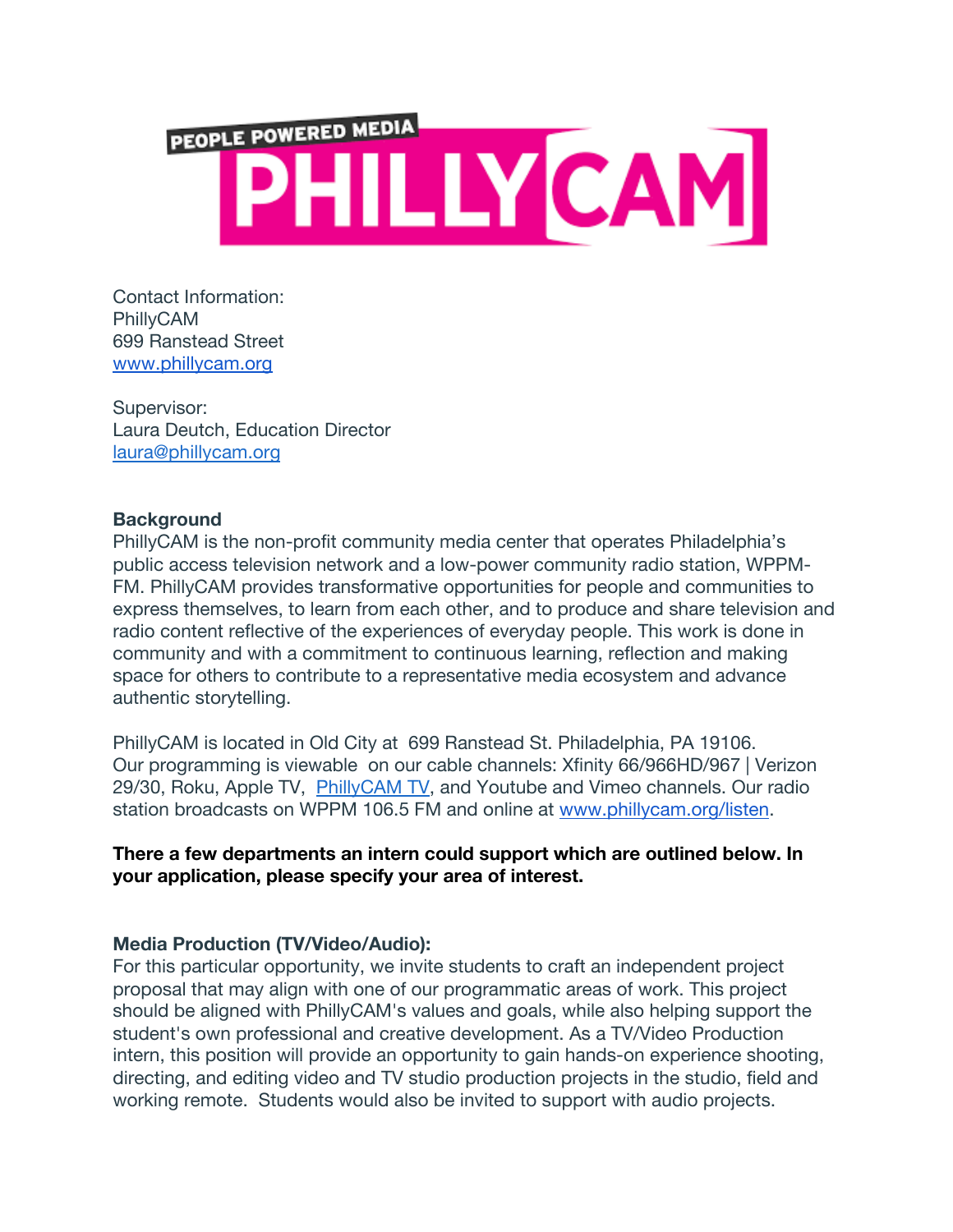Students applying for this position are expected to already have basic proficiency in videography, and nonlinear editing with Adobe Premiere Pro.

### **Social Media/Communications:**

For this opportunity, PhillyCAM seeks a highly motivated and technically proficient candidate to support our social media engagement including design, production, and distribution of short form multimedia content. This position will work primarily with our Communications Manager to plan, create, and publish social media content that complements PhillyCAM's goals. This position will work on a variety of PhillyCAM projects such as marketing and fundraising campaigns, informational videos, public service announcements, and our company blog. Candidates applying for this position are expected to have basic proficiency in editing, conducting interviews, making independent decisions, social media engagement, managing multiple project deadlines, and communicating with the public. The ideal candidate will have experience managing professional social media accounts across Facebook, Instagram, and Twitter.

## **Additional Work**

We operate on a 9-5/10-6 workday with occasional evening and weekend productions. We hold weekly staff meetings, production meetings and department meetings related to special projects. The intern would be invited to participate in all staff meetings and would work closely with several staff depending on the specific project and area of work. We are currently still working in a hybrid mode and rely on several project management tools for online communication and meetings when not in person.

### **Desired Skills**

Our internship program is ideal for individuals who have an interest in doing community work and are looking to build upon their existing multimedia skills and develop stronger relationships with Philadelphia based organizations and media makers. Students interested in creative and professional work in the following areas of media arts administration, basic video production, communications, content creation, programming and social media engagement will most benefit from working at PhillyCAM.

While our work is very interdependent and collaborative, curious, self-motivated and resourceful students will be able to make the most out of this position.

### **Skills Gained**

Individuals interested in understanding the ecosystem of community media administration, engagement and production will appreciate this window into our operations and work.

Interns will gain valuable connections with local area organizations, nonprofits, a community of media producers and opportunities to make connections with colleagues in the field across the country.